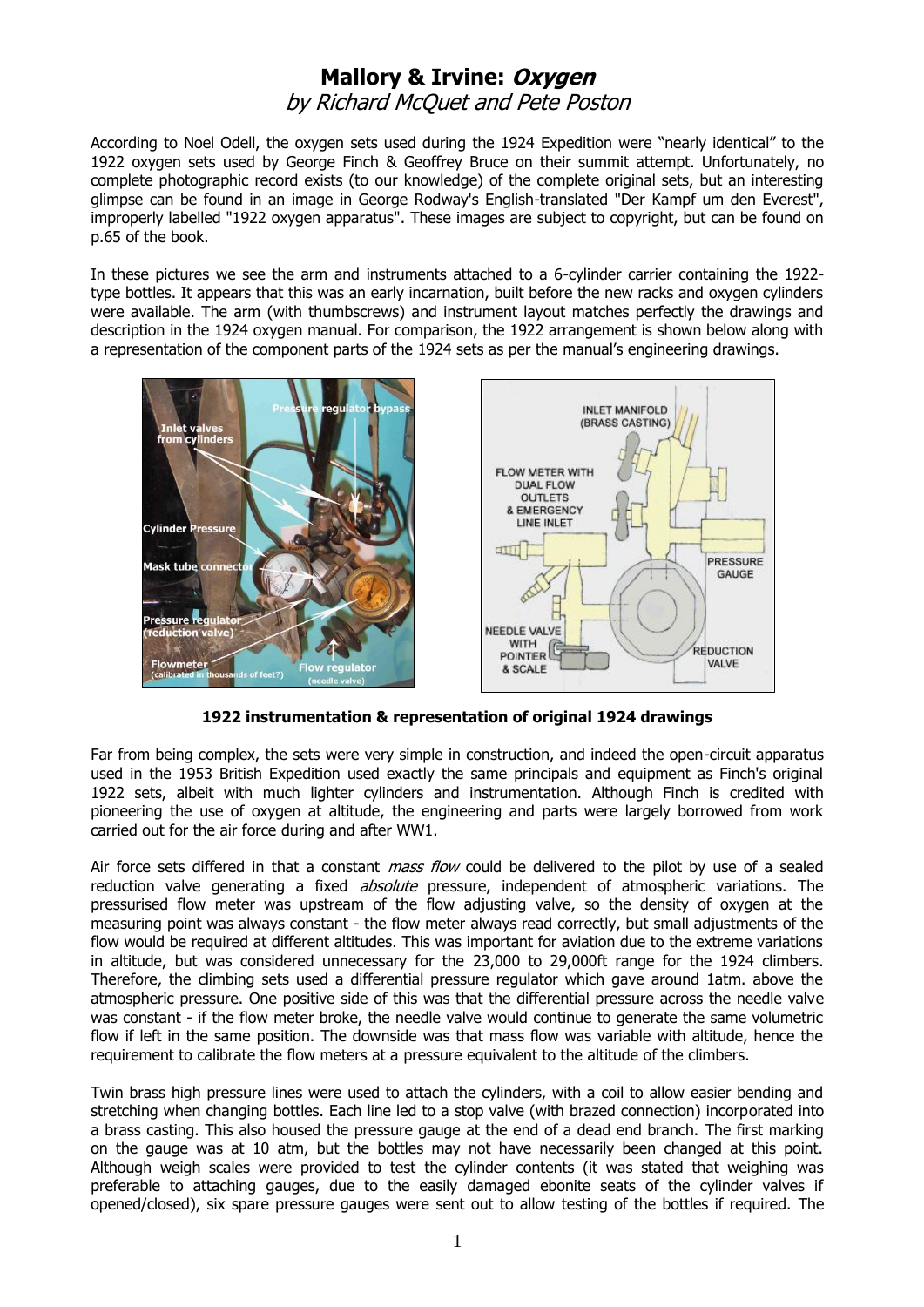casting was screwed to a reduction valve, with a fine adjusting valve (needle valve with pointer and scale) screwed into the reducing valve outlet (metal-to-metal seal). The outlet of the flow adjusting valve screwed directly into the flow meter base, jointed with a lead washer. From here, the oxygen travelled through rubber tubing to a mask based on Finch's 1922 design, where the climber bit down on a rubber tube when exhaling, then relaxed the tube when breathing in to get the full benefit of the gas.

> *It was advised to keep all rubber tubing and masks within the tent or sleeping bag to prevent it becoming brittle, and that spare tubes should be carried – does this have any bearing on what Odell saw within the tent at Camp VI? This mask/mouthpiece was held in place by two small buckles, although the mask need not have been worn at all if the climber gripped the tube between the teeth (as per Finch & Bruce in 1922). The usage of oxygen for Irvine, with his sunburnt face, would therefore not have caused any problems*

The sprung vane-type flow meter used on the 1924 set was calibrated in a vacuum corresponding to 29,000ft, unlike the 1922 meters which were calibrated at atmospheric pressure (although at 0degC). Since gas density has a substantial effect on variable area flow indicators, the 1924 variants would have read much more accurately at higher altitudes than those of 1922, although at the height of the N.Col, oxygen consumption on Mallory and Irvine's sets would be markedly more than indicated (20% according to the manual).

> *On Mallory and Irvine's climb to the North Col, it is stated by Irvine that 1.5 l/min. was used - this would equate then to something like 1.7-1.8 l/min. of true flow, explaining their freshness at the top.*

The carrying frames were capable of carrying three of the larger 535 litre oxygen cylinders, as opposed to four in 1922. Some capable of carrying four were apparently sent, and it is noted that "It will probably be found that the fourth receptacle is convenient for carrying a Thermos flask".

> *This, of course, tells us that Irvine carried his flask between cylinders in the empty slot, as seen in the last photo of them leaving the North Col. If 3 cylinders were chosen on June 8th, an alternative method of carriage may have been constructed; perhaps Irvine have used parts of spare frames to add a makeshift carrier- can this explain the work the on oxygen apparatus noted by Odell at Camp VI, and could the reduced carrying capacity and extra load of the 3rd cylinder be the reason the flares and lamps were left inside the tent ? Of course, he may have merely tied on a rucksack!*

Another change was the removal of the emergency bypass valve contained in the 1922 sets that would allow a climber to still receive oxygen if the reducing valve failed or choked up. Instead, three other methods were employed.

- The flow meters had twin outlets (one normally capped) to allow sharing of sets between two climbers.
- Emergency tubes were provided (not fitted in normal use) that could be connected between the cylinders and the flow meter inlet. The manual notes that a spanner should be used to operate the emergency tube valves.
- Breaking the metal h.p. tubing and manually connecting the rubber hose leading to the face mask. A file was fitted to the spanners provided to the expedition for this purpose.

*The twin outlet of the flow meter is a most interesting revelation. It means that any sleeping oxygen arrangement at Camp 6 would have been a straightforward operation, with no work on the sets required. It may also explain Odell's dissatisfaction with the apparatus taken from above the North Col if Irvine had loosened the cap on the second outlet to allow Norton & Sommervell to share the oxygen set taken to them on their return from their summit bid (I believe there's no doubt this was the same set Odell used).*